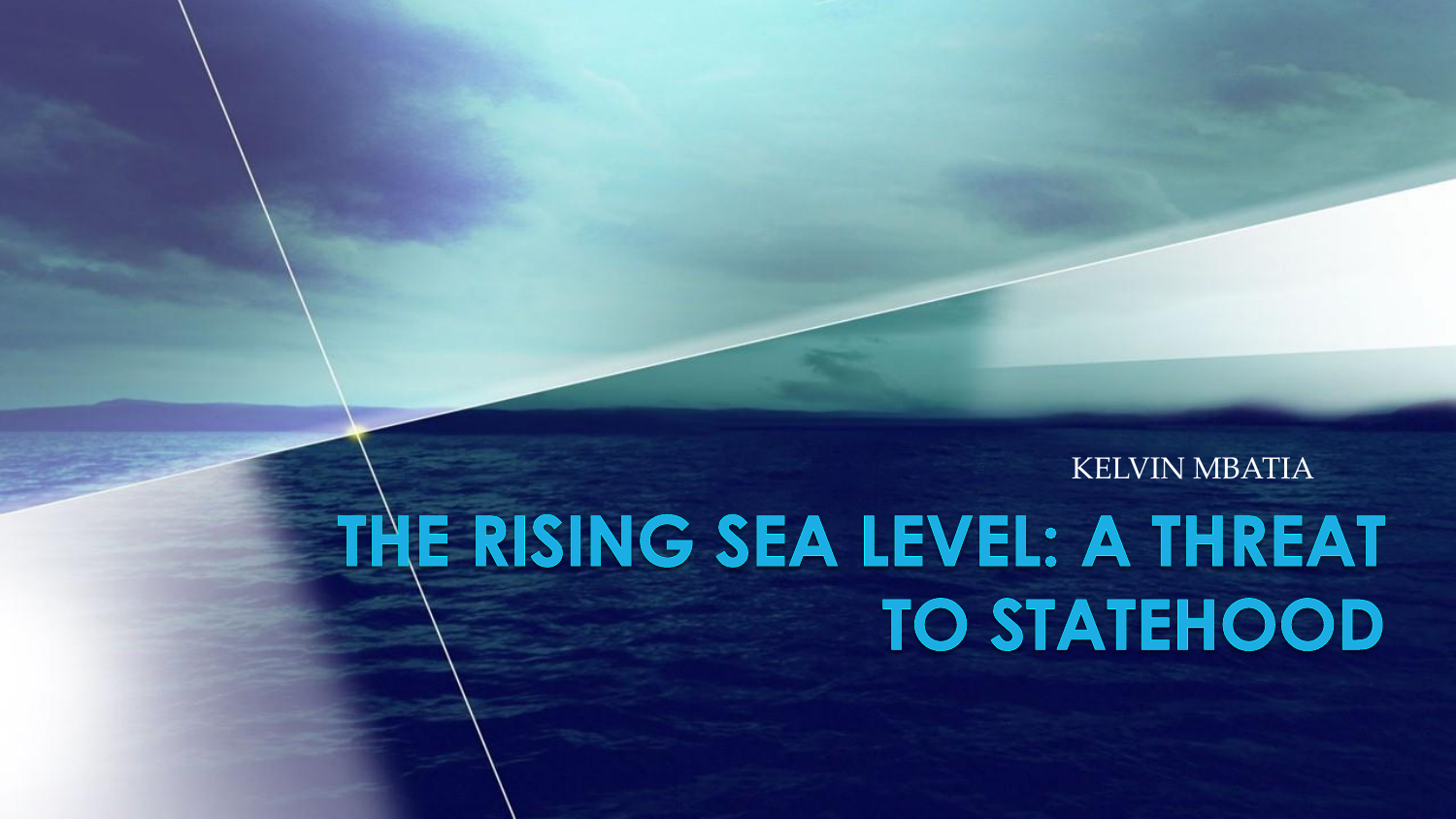## **BREAKDOWN OF THE PAPER**

 **Climate Change (concept, causes and effects) The rise in sea level against statehood The rise in sea level versus a defined territory The rise in sea level versus a permanent population**

**Recommendations**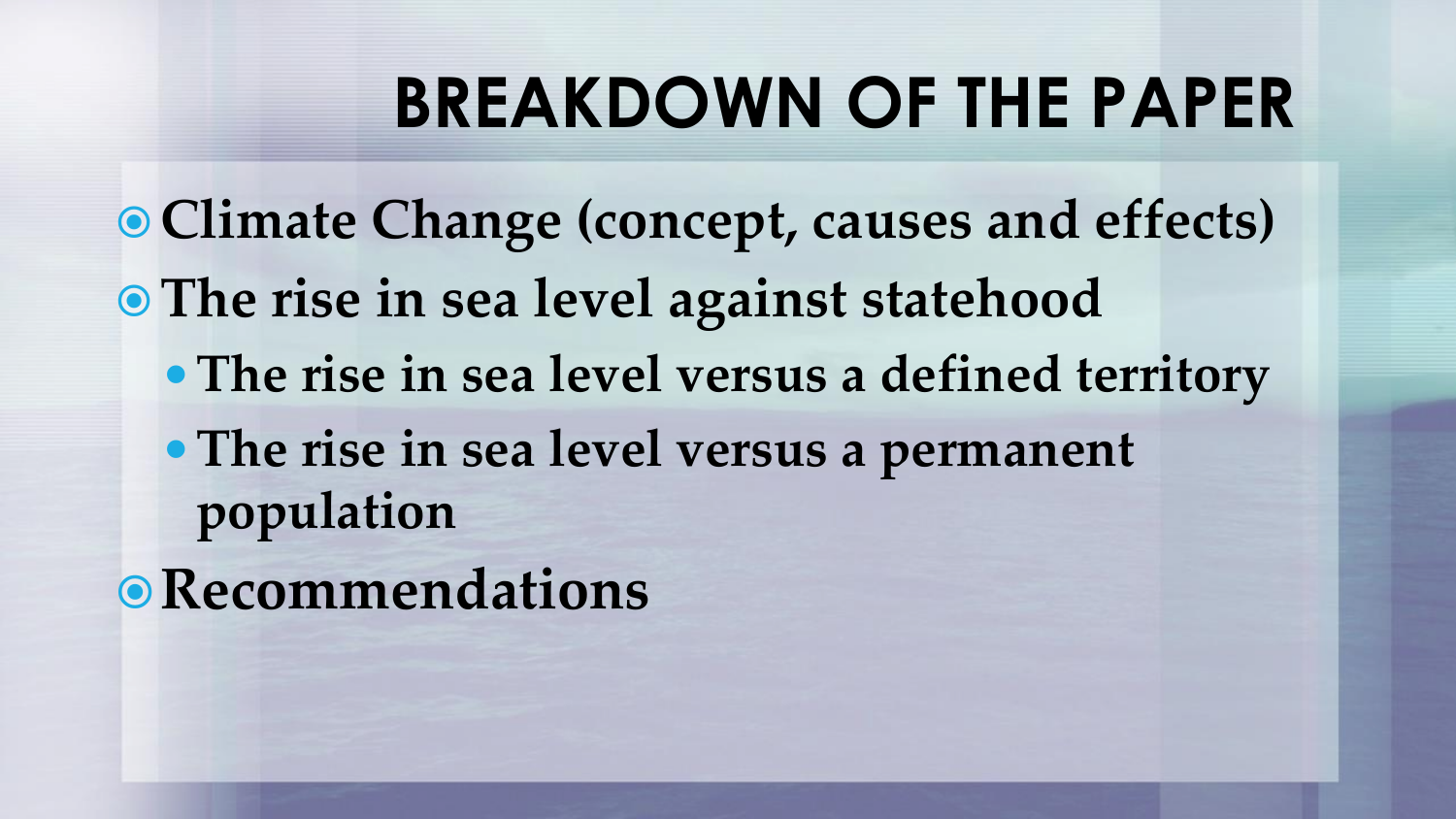## **Statehood**

**Theories of Statehood: Declaratory and Constitutive Theory**

**Montevideo Convention on the Rights and Duties of States (1933), article 1:**

- **A defined territory.**
- **A permanent population.**
- **An effective government.**
- **Capacity to enter into relations with other states**.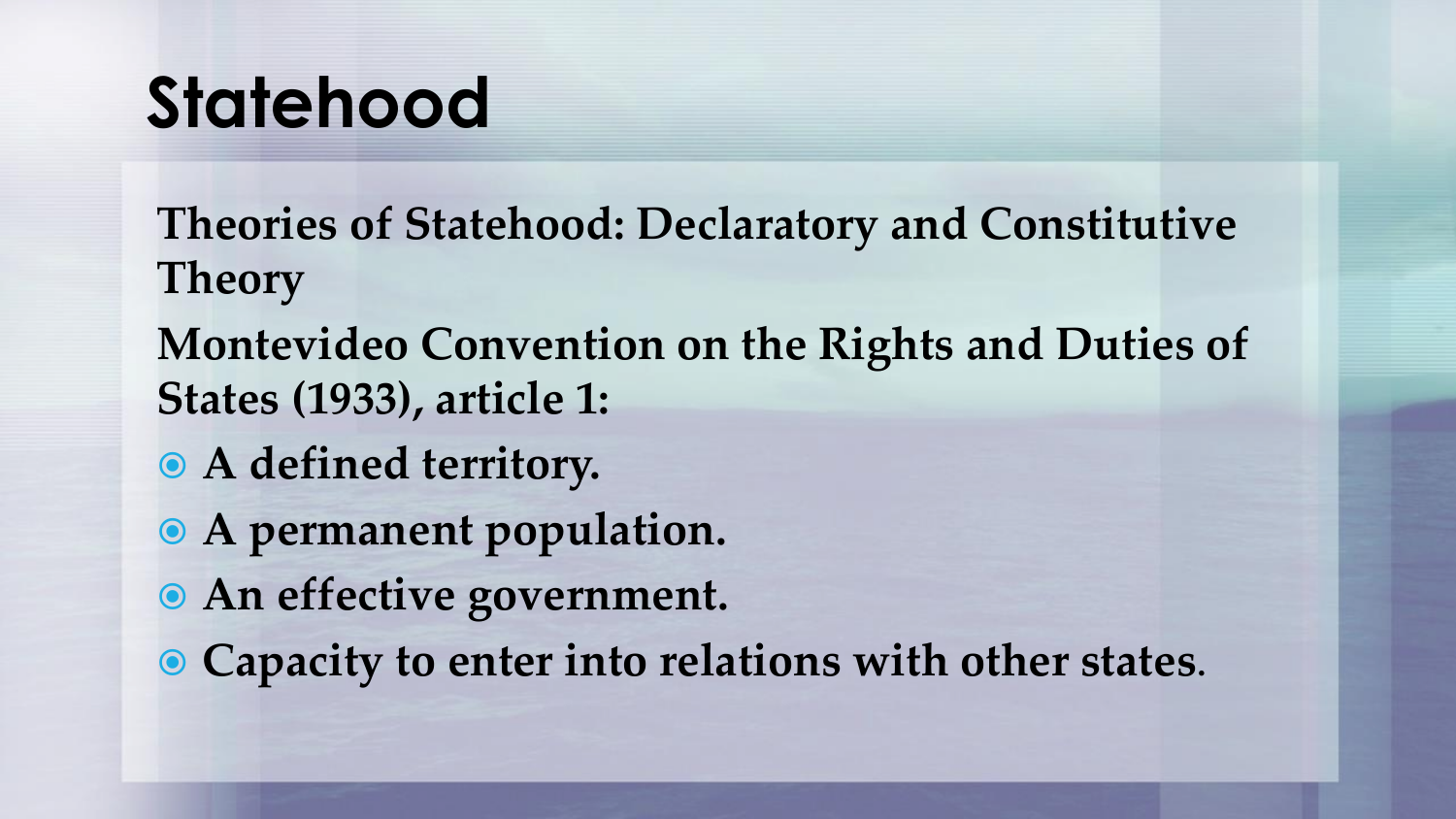### **Rise in sea level vs defined territory/ Water Territory/ Maritime Zones**

**Fixed Baselines or Ambulatory Baselines**

**Case Concerning Territorial and Maritime Dispute between Nicaragua and Honduras in the Caribbean Sea (Nicaragua v Honduras) [2007] ICJ Judgment, para 278**

- **Uncertainty of maritime boundaries -> conflicts, renegotiation of agreements**
- **Change in legal status of maritime zones -> impede certain freedoms**
- **Use of resources to artificially maintain features (Japan's Okinotorishima point)**
- **Loss of maritime zones**
- **Advantage – resolution of disputes -> South China Sea**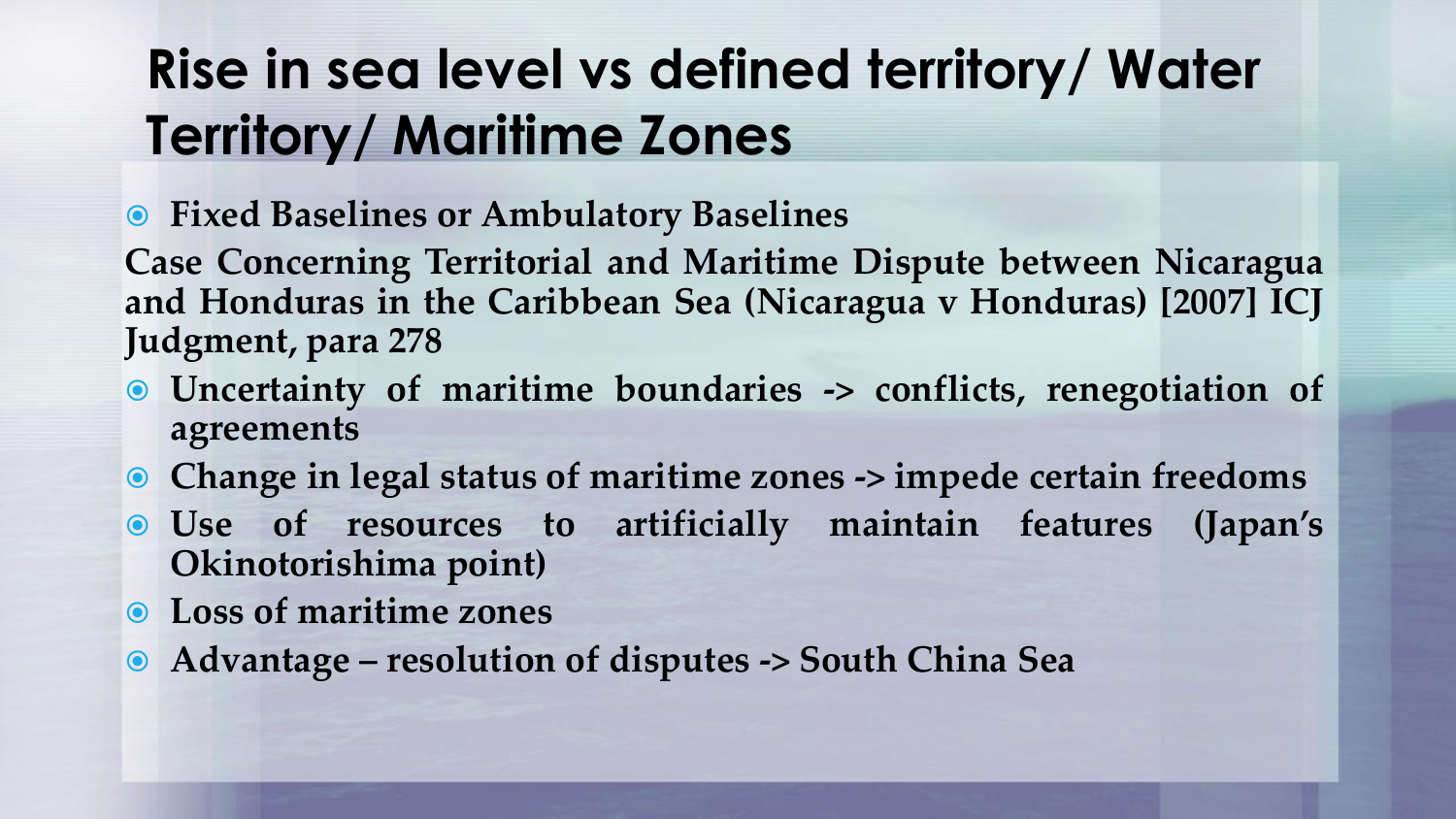#### **Effects of sea level rise on the land territory**

- **Reclassification of islands from islands to rocks– art 121 LoSC 1982 – Rockall Island**
- **Submersion of small low-lying islands (submersion) – Ghoramara island, India.**

**Dissolution/ Extinction of statehood -> assets & liabilities**

- **Law of State Succession-> Merger (Yemen – North and South), Absorption into an existing state -> Germany (East & West), Dismemberment (Czechoslovakia -> Slovakia & Czech Republic)**
- **What about Total Extinction?**
- **Can States exist separately from their territory? State in exile?**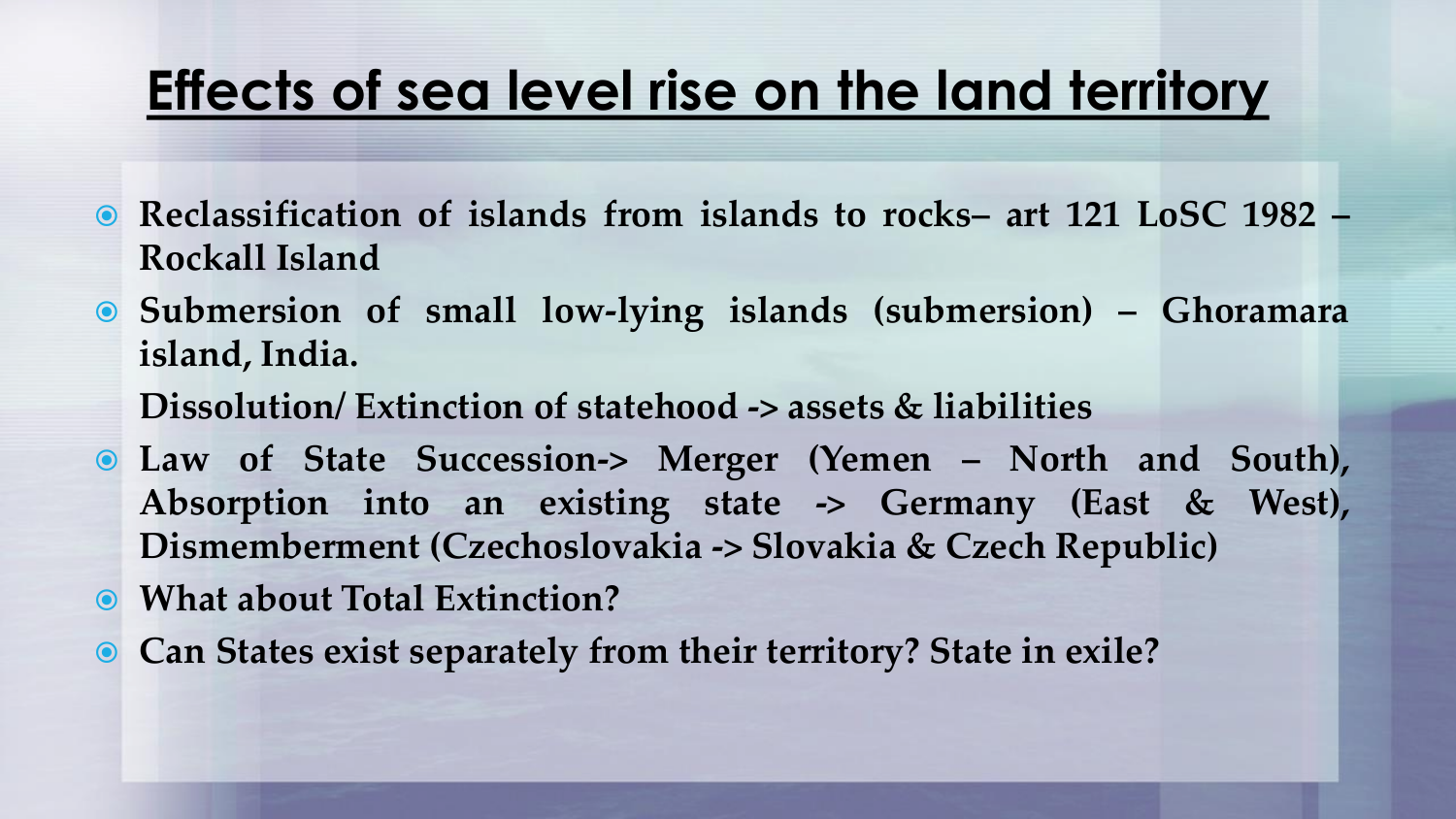#### **Rise in sea level vs permanent population**

- **Inundation, flooding and submersion of highly-populated coasts.**
- **Interference with fresh water supply and agricultural land in coasts of low-lying islands.**
- **Rational solution will be migration – climate refugees or stateless persons**

**Not protected under the 1951 UN Convention Relating to the Status of Refugees, article 1A.**

**Permanent population – settled, some degree of permanence**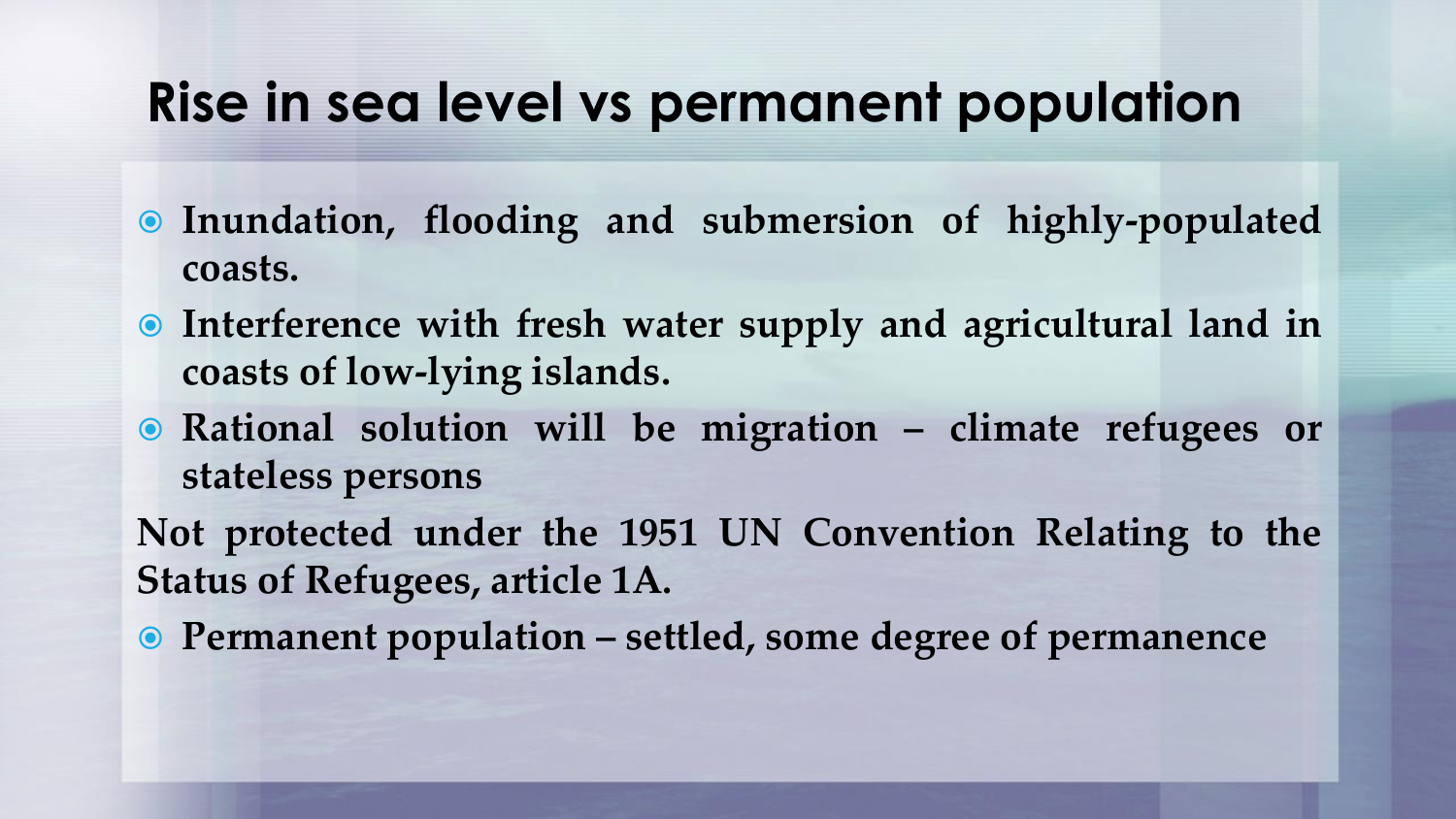## **Suggested resolutions**

 **Relocation to territory of another state ->integrated and given portion of territory. Sovereign Military Order of St Joseph of Jerusalem, Rhodes and Malta**

 **Creation of artificial structures Hulhumale Island by Maldives**

 **Universal adoption of fixed baseline system through UNGA Resolution or a Supplementary Agreement to the LoSC**